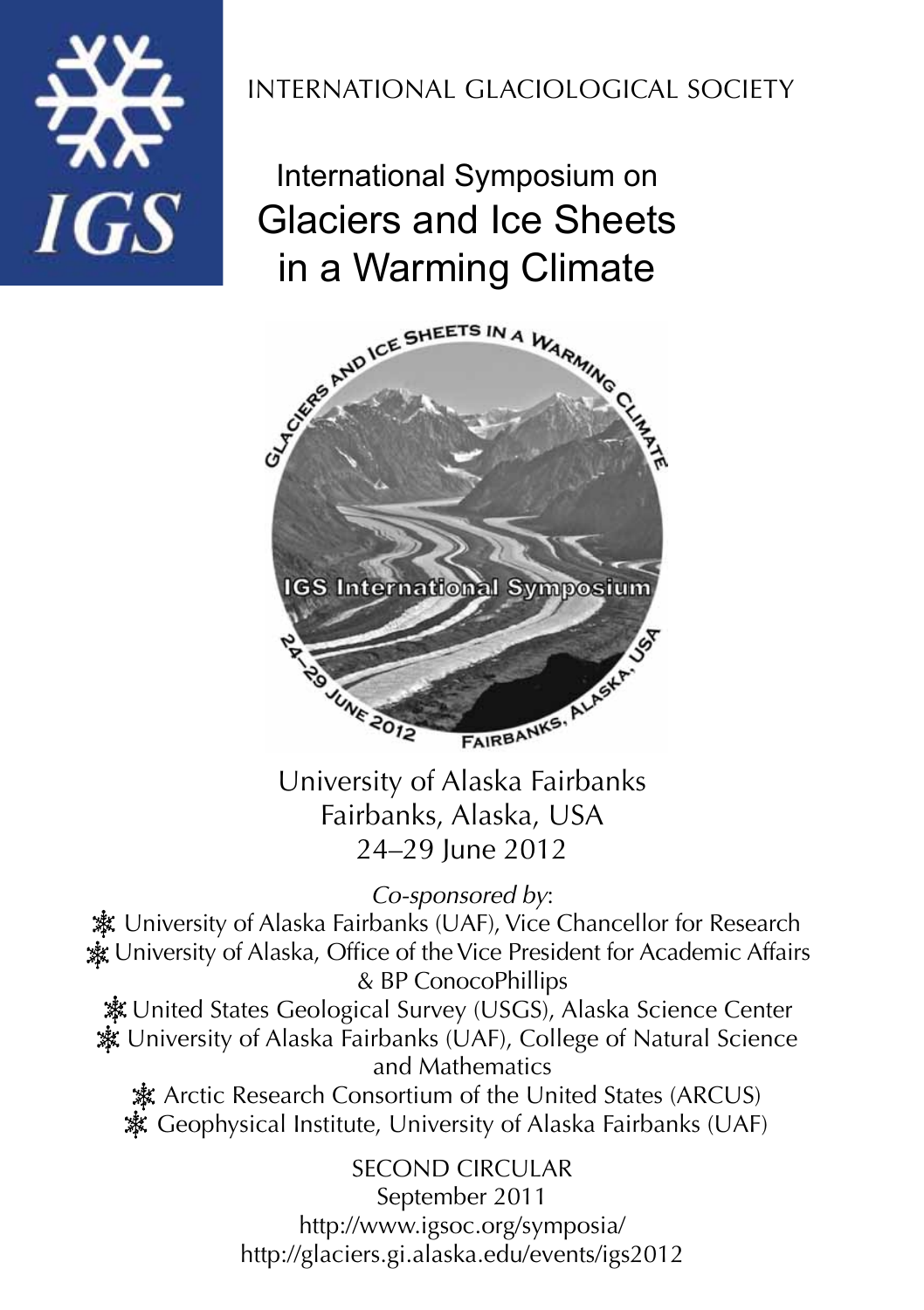

The International Glaciological Society will hold an International Symposium on 'Glaciers and Ice Sheets in a Warming Climate' in 2012. The symposium will be held in Fairbanks, Alaska, USA, from 24–29 June 2012.

#### THEME

Glaciers and ice sheets are making large contributions to rising sea level, and their mass losses are expected to accelerate in a warming climate. New technologies have broadened our ability to detect and monitor glacier and ice sheet changes, though large uncertainties about the current state of the cryosphere remain. Moreover, predictive models are at present unable to capture many key processes of glacier mass balance and dynamics, many of which are non-linear. How are glaciers and ice sheets responding to recent changes in climate, and what changes can we expect in the future? This meeting seeks to address these problems by bringing together experts in glacier, climate and ocean studies, using in-situ observations, remote sensing and modeling.













Many Traditions One Alaska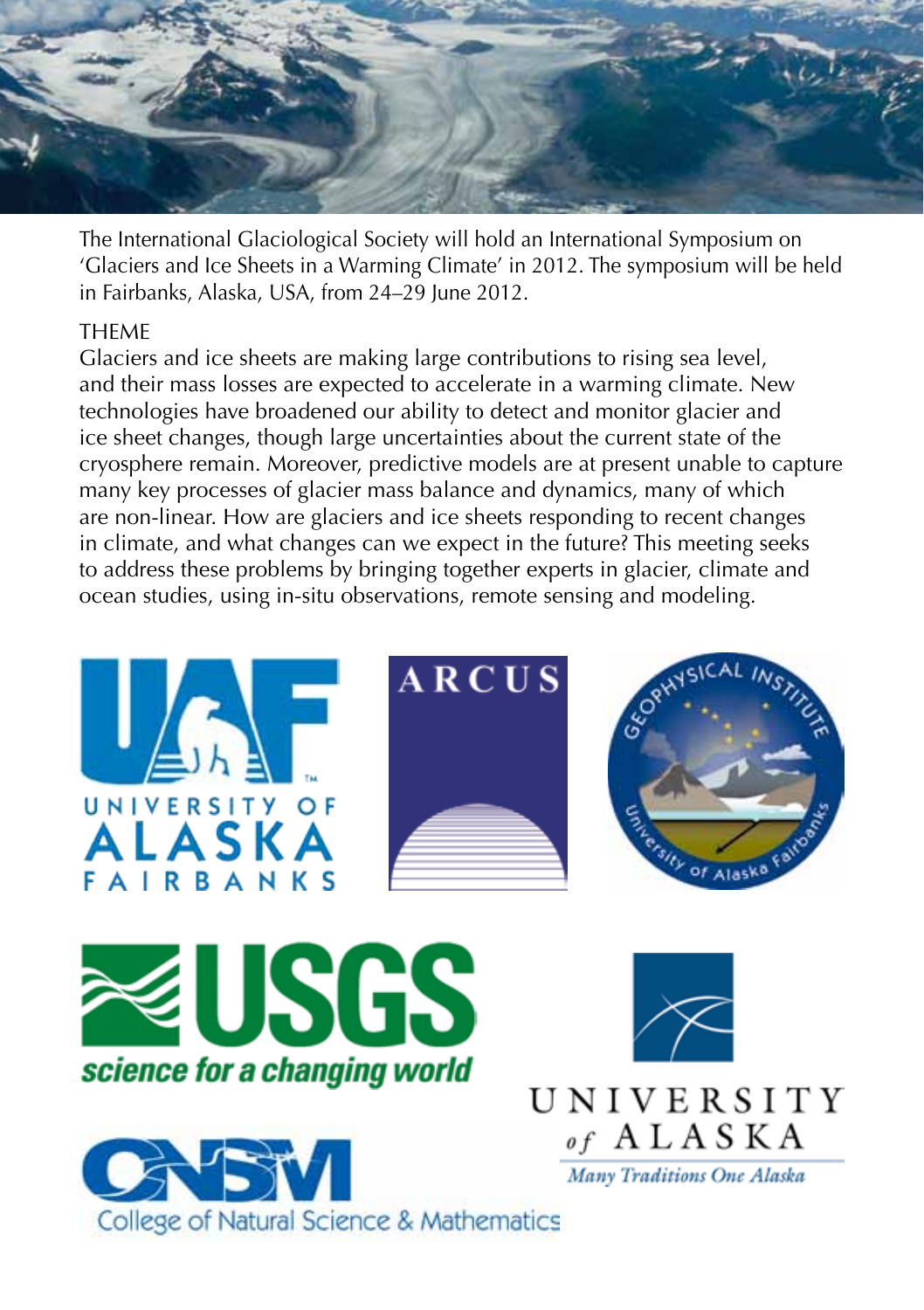

# **TOPICS**

Topics include, but are not limited to:

- 1. Observations of glacier change, including mass and dynamic changes of mountain glaciers, ice caps, ice sheets, and ice shelves, glacier inventories, in-situ observations and remote sensing techniques.
- 2. Glacier mass balance climate interaction, including glacier meteorology, surface energy exchange, snow accumulation processes, mass-balance indices and the relation between glacier mass balances and atmospheric indices.
- 3. Ice dynamics, focusing on observations, theoretical advances and modeling of the flow of ice including ice streams and surges.
- 4. Glacier–ocean interactions, including ice shelf and tidewater glacier dynamics, observations and modeling of calving.
- 5. Role of subglacial processes in glacier changes, including glacier hydrology, sedimentation and volcanic interactions.
- 6. Ice sheet modeling, including advances in the physical understanding of ice-sheet processes, incorporation of non-linear ice-sheet response to environmental forcing, and assimilation of remote sensing and ground observations into ice-sheet models.
- 7. Future projections, including coupling glacier models to global and regional climate models, downscaling methods, evaluation and intercomparison of models.
- 8. Impacts of glacier changes, including the contribution of glacier wastage on sea-level rise, water resources in different climate, glacier engineering, glacier hazards, glacier outburst floods, ocean circulation, terrestrial and marine biogeochemical cycles and ecosystems, as well as isostatic changes.
- 9. Proxies and modeling of past glacier changes, including indicators from ice cores and other archives that reveal glacier responses to climate change.

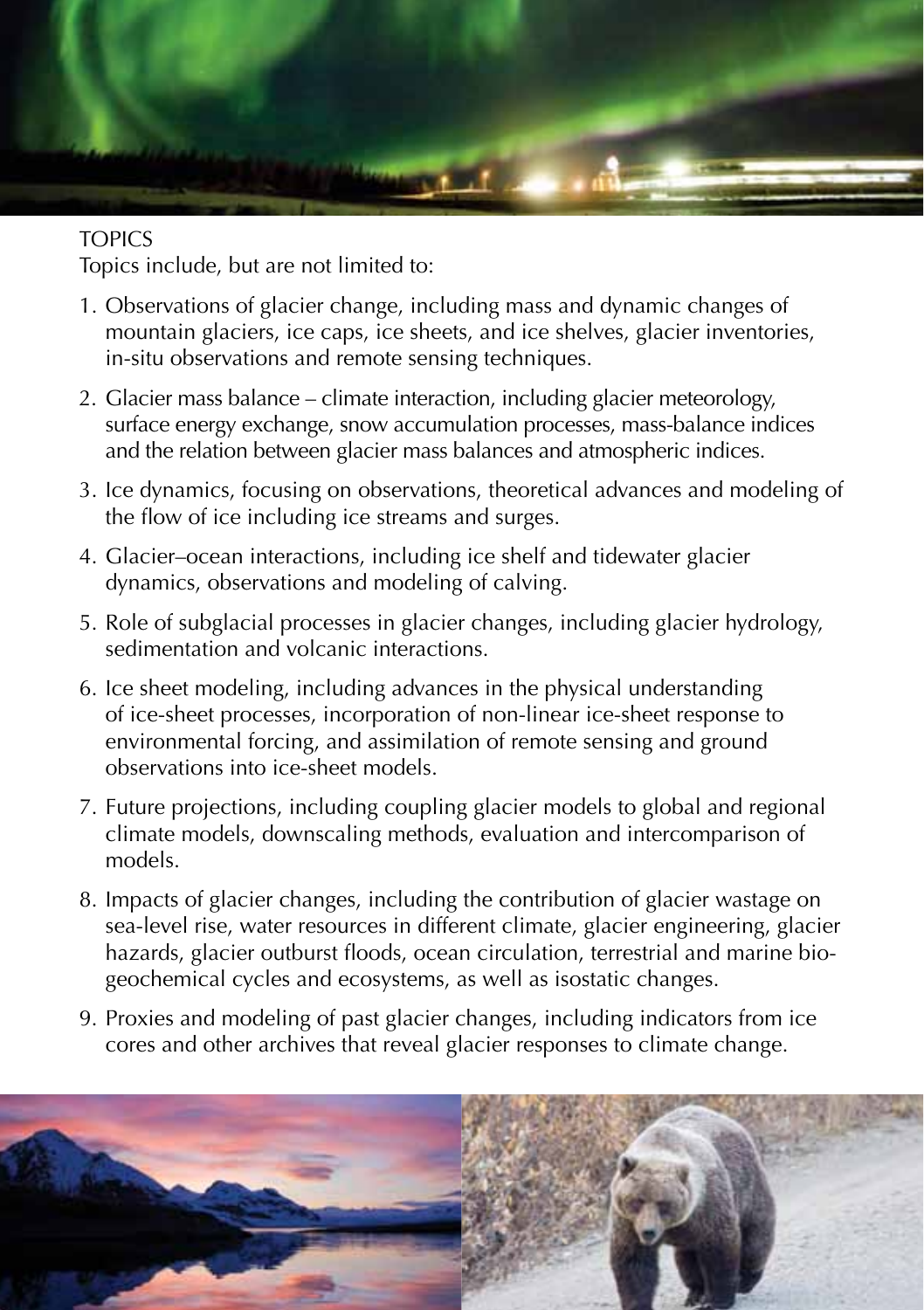

# ABSTRACT AND PAPER PUBLICATION

Participants wishing to present a paper (either oral or poster) at the Symposium will be required to submit an abstract by 1 March 2012. A program and collection of submitted abstracts on a USB stick will be provided for all participants at the symposium. The Council of the International Glaciological Society has decided to publish a thematic issue of the *Annals of Glaciology* on topics consistent with the Symposium themes. Submissions to this issue will not be contingent on presentation at the Symposium, and material presented at the symposium is not necessarily affirmed as being suitable for consideration for this issue of the *Annals*. Participants are encouraged, however, to submit manuscripts for this *Annals* volume. The deadline for receiving *Annals* papers is 1 May 2012.

#### REGISTRATION FEES

All fees are in US Dollars, USD

| - Participant (IGS member):                          | \$490 |
|------------------------------------------------------|-------|
| - Participant (not IGS member):                      | \$600 |
| - Student or retired (IGS member):                   | \$230 |
| - Student or retired (not IGS member):               | \$290 |
| $-$ Accompanying person (18+):                       | \$220 |
| $-$ Accompanying person (12-17):                     | \$110 |
| $-$ Accompanying person $\left($ < 12):              | Free  |
| - Late registration surcharge (after 25 March 2011): | \$80  |

The fees include the icebreaker, banquet, daily luncheons (Mon–Fri), daily morning/afternoon coffee/snacks, an evening BBQ and the mid-week excursion.

REGISTRATION BY MAIL: Though we strongly prefer registration through the website, it can however also be done by filling in and returning the back page of this circular. If payment by credit card is not possible, contact the IGS office to arrange for a bank transfer. Payments made after 2 April 2012 must include the additional \$80 late-registration fee. When completed, please send the form to the Secretary General at the IGS address.

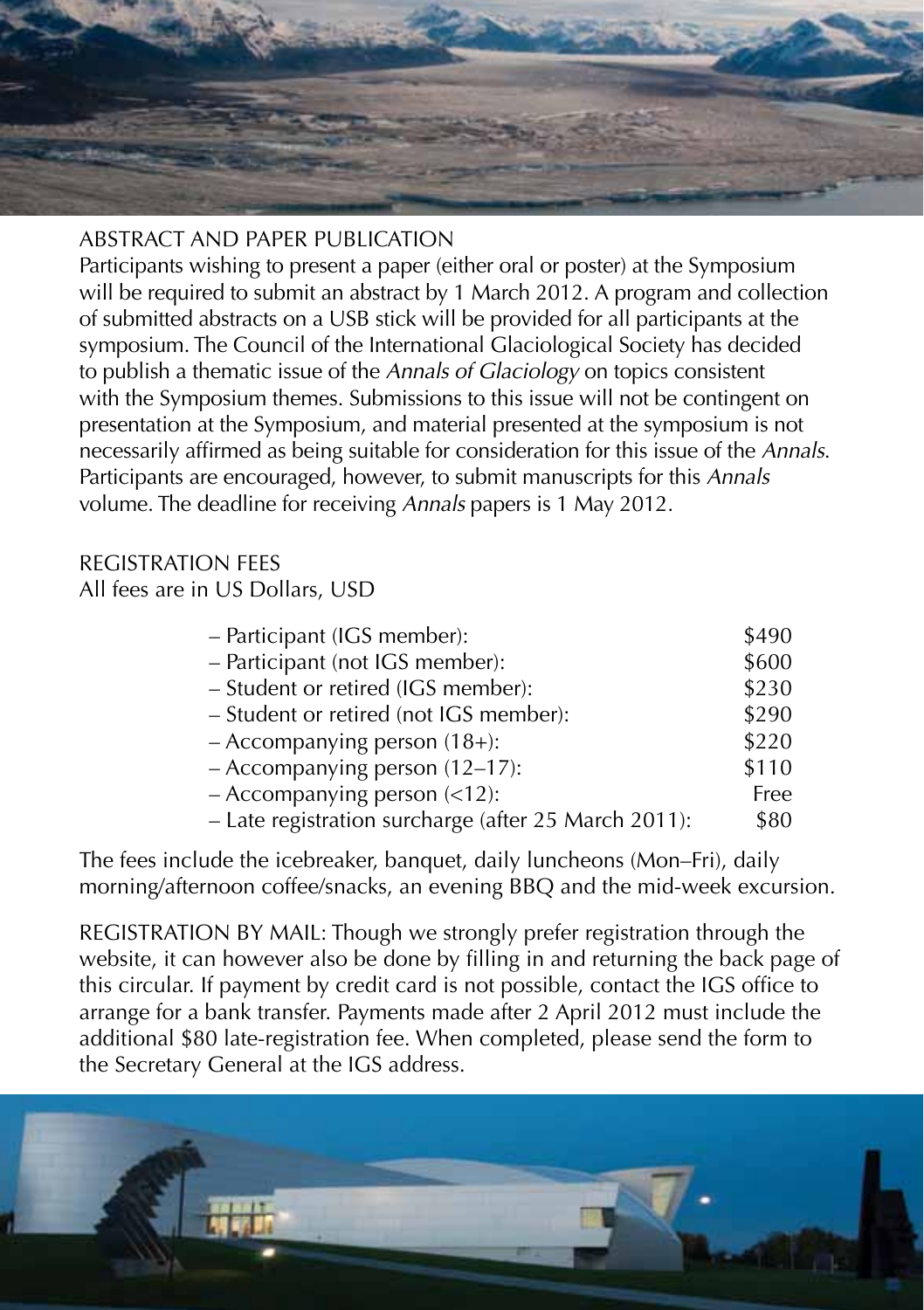

ACCOMPANYING PERSONS: The accompanying person's registration fee (\$220 for 18 and over; \$110 for ages 12 to 17; under 12 free) includes the icebreaker, an evening BBQ, the mid-week excursion, and the symposium dinner. Short excursions and activities in and around Fairbanks will be offered on request at additional cost. These include short trips to sightseeing spots in the city and a day trip to the surrounding regions.

STUDENT/POSTDOC SUPPORT: Funding is available to partially support student and postdoc attendance at this symposium. Application details will be posted on the symposium homepage by October 2011 at the latest.

LOCATION: The meeting will be held on campus of the University of Alaska, Fairbanks. Fairbanks is located in the heart of Alaska and has a population of roughly 100,000. The end of June is characterized by little precipitation and average daily temperatures of roughly 20 $\degree$ C (68 $\degree$ F) but peaks up to 30 $\degree$ C (86 $\degree$ F) may occur. The surroundings offer plenty of scope for glaciological, geological and geographical excursions with the Alaska Range including Denali National Park only a 2 hour drive away.

ACCOMMODATION: Blocks of rooms have been held at the Alpine Lodge (\$149 per night for a single/double; 5 km from campus and 1 km from the airport) and in the dormitories on campus (single room \$59, double room \$73, and 2-bedroom apartment (4 persons) \$155 per night). We offer shuttle transport to campus from the conference hotel. Parking is available on campus for a fee (\$3 per day).

MID-WEEK ACTIVITIES: A half-day mid-week excursion will be organized to explore some of Fairbanks's natural and cultural surroundings. Options include permafrost features and the CRRL permafrost tunnel in Fox, hot springs and the Ice Museum at Chena Hot Springs, gold-panning at the Eldorado Gold Mine, a historic gold dredge in Chatanika, and a tour of UAF's rocket launching facility Poker Flat.

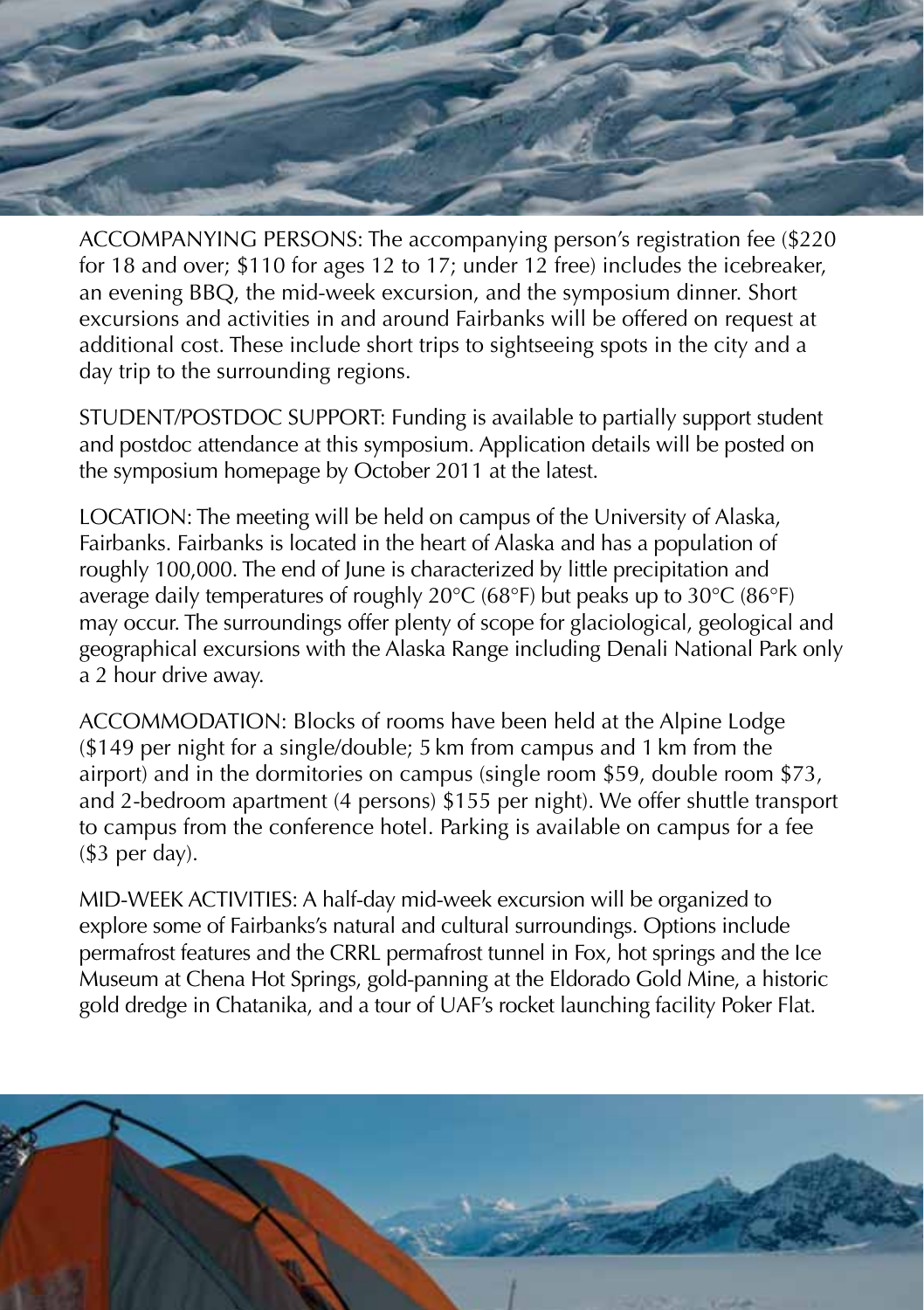

RECEPTION: There will be an icebreaker reception in the pub at the Wood's Center on campus on Sunday 24 June from 5–10 pm. You will also be able to pick up your registration package (after 4 pm). Come along to meet your fellow delegates, get orientated at the conference site and pick up your registration package.

BANQUET: The banquet will be held on Thursday evening on a riverboat cruise floating down the Chena river. Transport to the boat will be provided.

Information will be updated on the symposium website, http://www.gi.alaska. edu/snowice/glaciers/ as it becomes available.

#### IMPORTANT DATES

Abstract submission deadline: 1 March 2012 Notification of acceptance: 15 March 2012 Pre-registration deadline: 2 April 2012 Paper submission deadline: 1 May 2012 Deadline for refund: 1 May 2012 Registration and Icebreaker: 24 June 2012 Conference begins: 25 June 2012 Final revised papers deadline: 24 August 2012

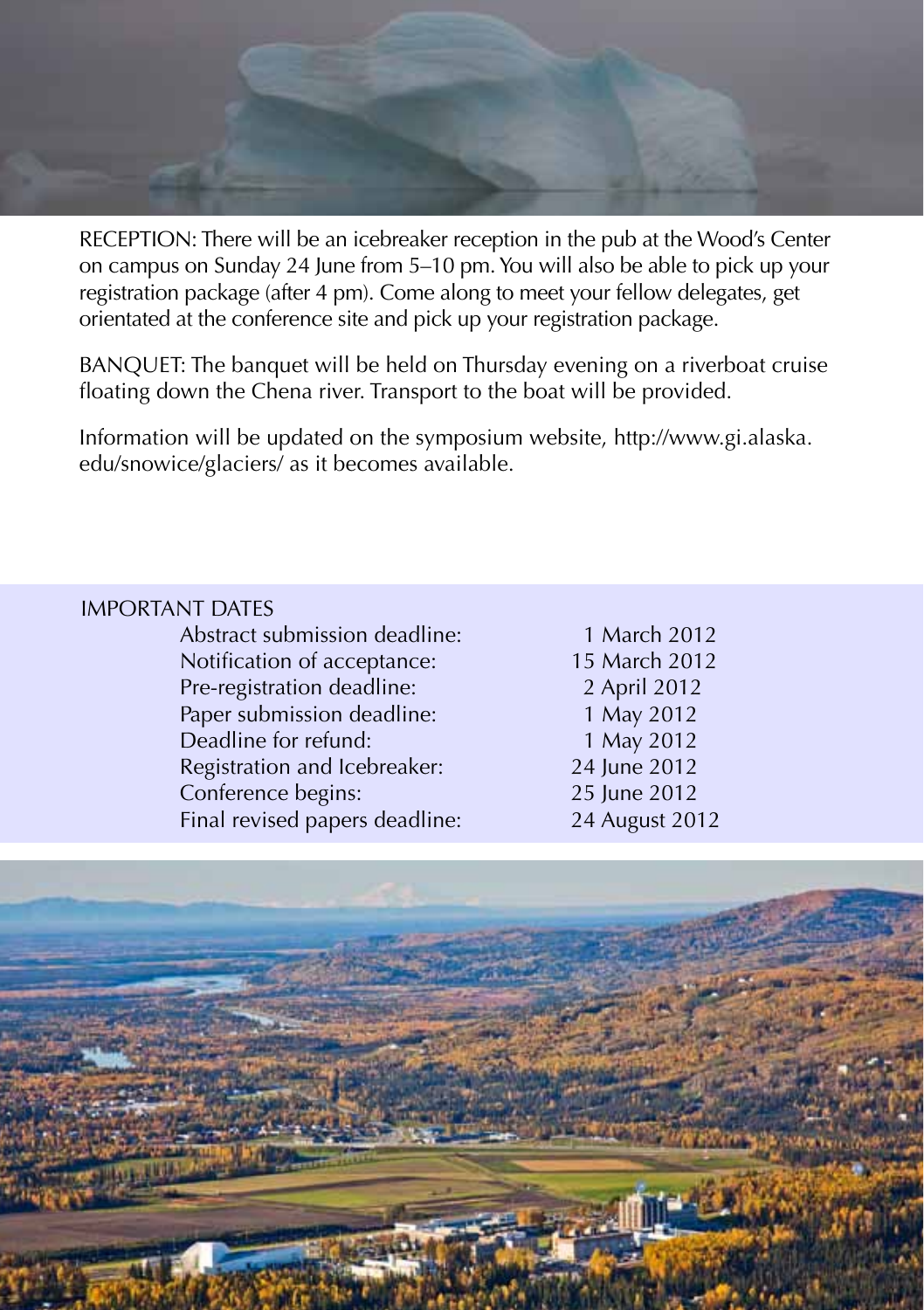

SYMPOSIUM ORGANIZATION Magnús Már Magnússon (International Glaciological Society)

SCIENTIFIC STEERING AND EDITORIAL COMMITTEE Gwenn Flowers, Chief Editor (Simon Fraser University, Burnaby, Canada), Etienne Berthier, Richard Hindmarsh, Matthias Huss, Tómas Jóhannesson, Tavi Murray, Francesca Pellicciotti, Valentina Radic, Catherine Ritz, Ben Smith, Ed Waddington.

# LOCAL ORGANIZING COMMITTEE

Regine Hock (Chair), Jason Amundson, Anthony Arendt, Andy Aschwanden, Ed Bueler, Chris Larsen, Roman Motyka, Shad O'Neel, Erin Pettit, Martin Truffer, Gabriel Wolken

INVITED SPEAKERS Bob Bindschadler, Roger Braithwaite, Christian Schoof, Martin Sharp, Michiel van den Broeke

# CONTACTS FOR FURTHER INFORMATION

Magnús Már Magnússon International Glaciological Society Scott Polar Research Institute Lensfield Road, Cambridge, CB2 1ER, UK Tel: +44 (0)1223 355 974/Fax: +44 (0)1223 354 931/Email: igsoc@igsoc.org Web: http://www.igsoc.org/symposia/2011/California/

Dr Regine Hock Geophysical Institute University of Alaska 903 Koyukuk Drive Fairbanks, Alaska, 99775-7320, USA Tel: +1 907 474 7691/Fax: +1 907 474 7290/ Email: regine@gi.alaska.edu

Local symposium website: http://glaciers.gi.alaska.edu/events/igs2012